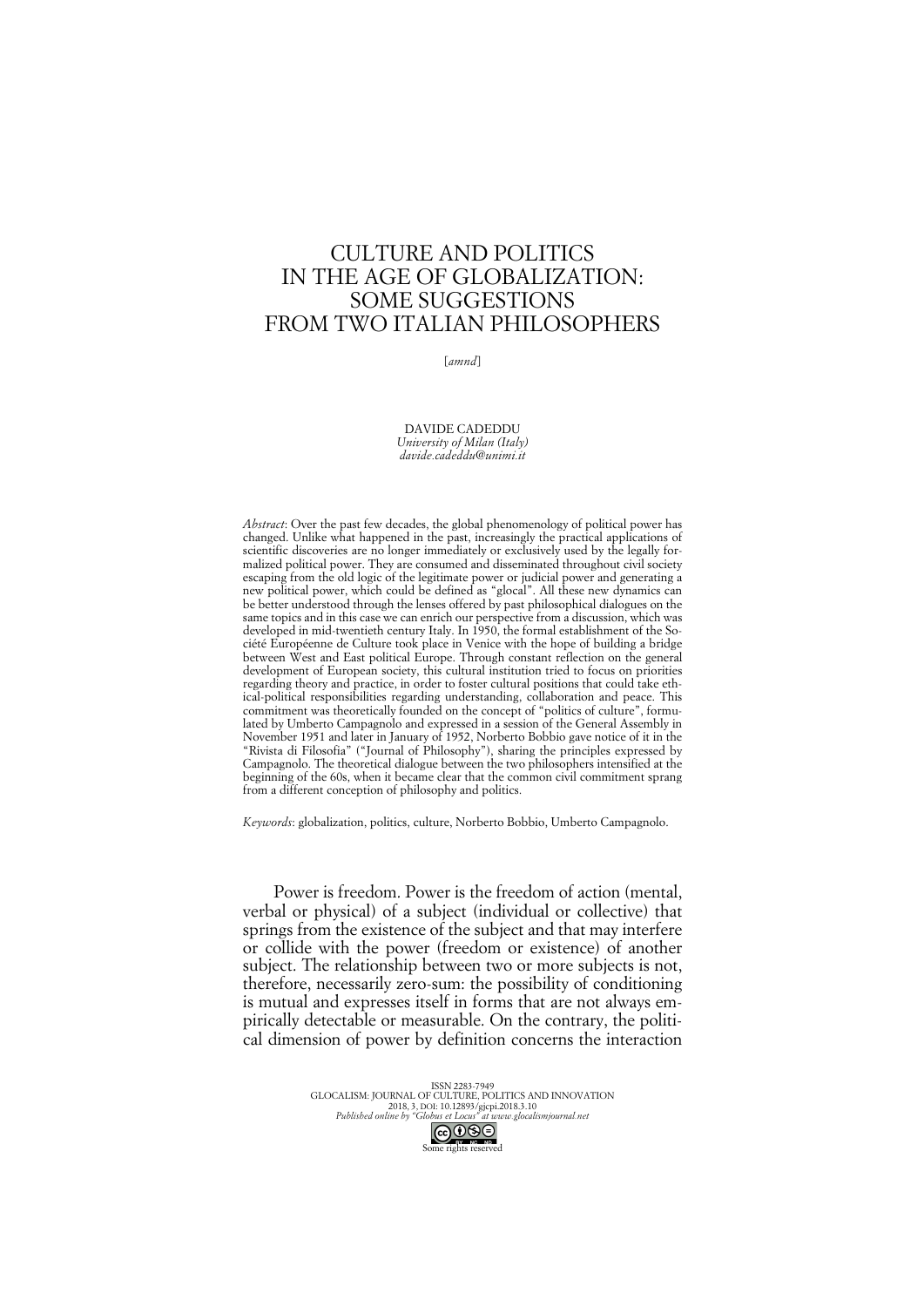of more than one subject and implies the consideration of the effects generated by the encounter of a plurality of actions (verbal or physical) on the actual existence of the subjects themselves. This dialectic may manifest itself through various organizational forms, spatially and historically determined, that generally condition the phenomenology of power and obviously also depend on its differing ontology, according to the analytical paradigm contemplated by the subject-interpreter.

Over the past few decades, the global phenomenology of political power has changed. Unlike what happened in the past, increasingly the practical applications of scientific discoveries are no longer immediately or exclusively used by the legally formalized political power. They are consumed and disseminated throughout civil society escaping from the old logic of the legitimate power or judicial power and generating a new political power, which could be defined as 'glocal'. All these new dynamics can be better understood through the lenses offered by past philosophical dialogues on the same topics and in this case we can enrich our perspective from a discussion, which was developed in mid-twentieth century Italy, besides the meetings promoted by the Société Européenne de Culture1.

To mark ten years since the death of Benedetto Croce, Norberto Bobbio wrote an article for the journal "Belfagor" in November 1962, in which he considered how Croce had replaced the traditional idea of philosophy as an end in itself with an idea of philosophy as a profession<sup>2</sup>. He explained: "If philosophy was a job, it would not be a job like any other. Indeed, it could not be practiced, as he said, on its own: a good philosopher has a sound understanding of at least one other field other than philosophy. It would be an auxiliary profession. Second, it could not be practiced for every hour of the day, but only at the right time and place. Paradoxically, it would be a job that required working not during the week but on Sundays and holidays, that is, the days when work is put on hold and strength is restored for fresh efforts"3. A few months later, in the journal "Annali della Facoltà di Lingue e Letterature Straniere di Ca' Foscari", one read: "Bobbio remains closeted in the scientific world and, unlike Croce, who practices philosophy even when he claims not to want to, Bobbio never does so, even when trying to pull philosophy apart. The distinctively philosophical way of thinking lies outside the limits of his critical scheme. The philosophy and the philosopher that he repudiates and derides are only caricatures of philosophy and the philosopher". And with irony: "Bobbio, I believe, does not make use of philosophy

Some rights reserved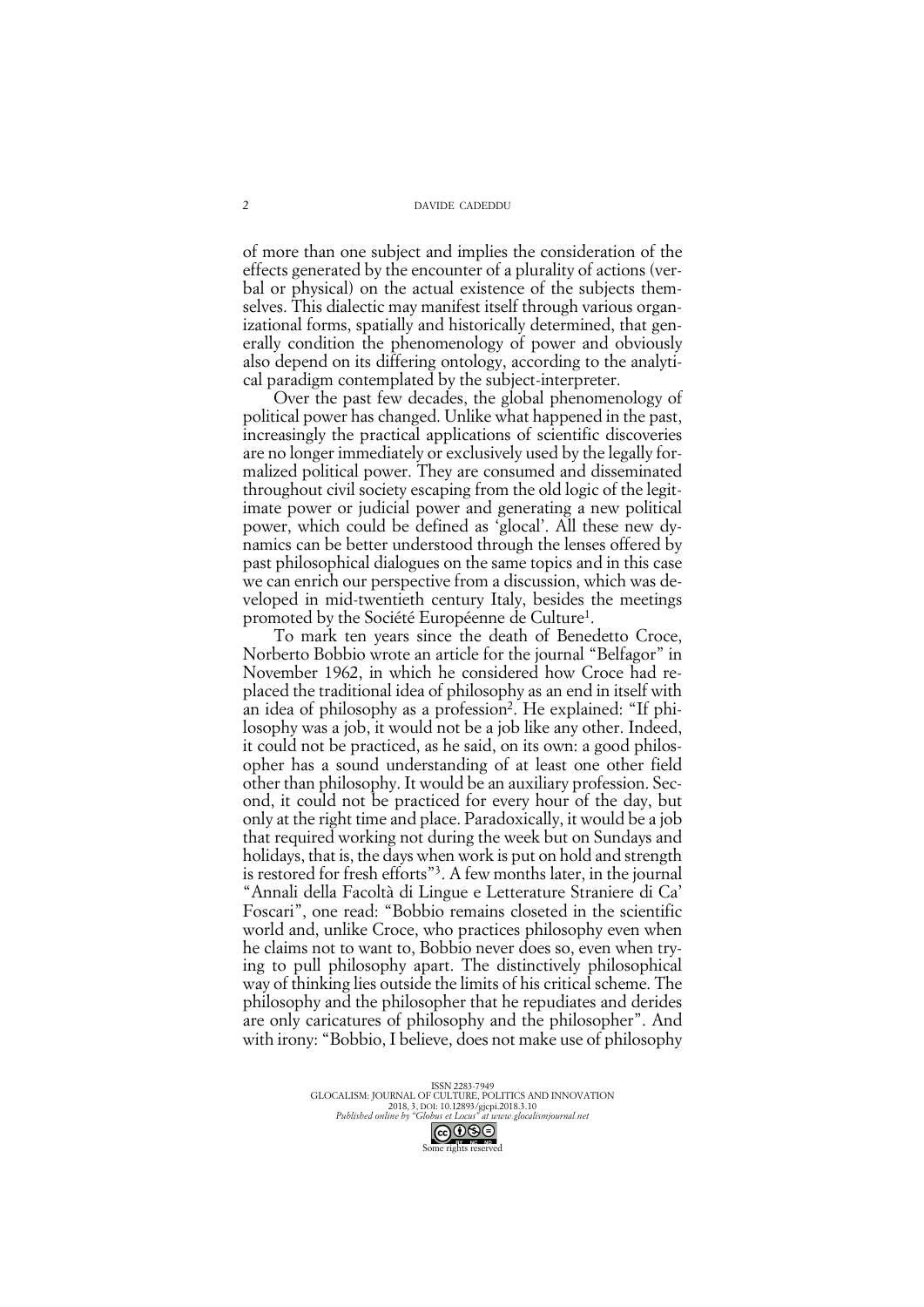during either the working day or holidays, not only because philosophy is of no use to anyone but also because he never had any need to resort to it and if he did touch upon it, it was in a purely accidental manner"4.

Umberto Campagnolo's words marked the climax of a philosophical debate that had begun in October 1960 in the "Rivista di Filosofia", a journal directed by Bobbio, when Campagnolo had an article published entitled *Politica e filosofia* ("Politics and Philosophy"). In a note prefacing the article in the Ca' Foscari annals (from where the previous quote is taken), the author recalled the essay and explained: "this piece was born from reading Norberto Bobbio's article, published in the November 1962 issue of the journal "Belfagor", with the title *Benedetto Croce, a dieci anni dalla morte* ("Benedetto Croce, ten years after his death"). Despite the title indicating that the article might be a commemorative piece, it was in fact an important study on the concept of philosophy". He stated: "The text, almost dictated by personal resentment, is keenly critical, littered with irony and is rather harsh, such that it provoked a debate with those who, like me, had a different concept of philosophy<sup>"5</sup>.

What, then, were these two different concepts of philosophy? For Bobbio, philosophy was the methodological aspect of every science, whether empirical or formal, whether historical or natural6. His position was radically anti-metaphysical. In Campagnolo's view, though, philosophy was, in essence, "the creation ex nihilo of new understandings of objects of experience and of science, from where philosophy begins and from which it can draw material for reflection"7. The only possible starting point for philosophy was the "concreteness of experience" – "where practice and theory are indissolubly fused in the unity of action"8: experience was concrete only when "aware of the universality of the subject which verifies it"<sup>9</sup>. Philosophy, in fact, was its own object; in philosophy, the questioner was the one examined<sup>10</sup>.

Two philosophical realms, one very distant from the other, were being compared. The Turin philosopher analyzed, with some irritation, Campagnolo's general line of argument, observing that it was "old hat": he looked on empiricism with a condescending air, where, in the attempt to lift oneself up from the phenomenological level to the conceptual, one ended up with "the essence, or rather the void, a notion that is so cleansed, purified and drained that it serves every need and serves nothing"<sup>11</sup>. The point of greatest conflict between the two was, according to Bobbio, Campagnolo's "disparaging

ISSN 2283-7949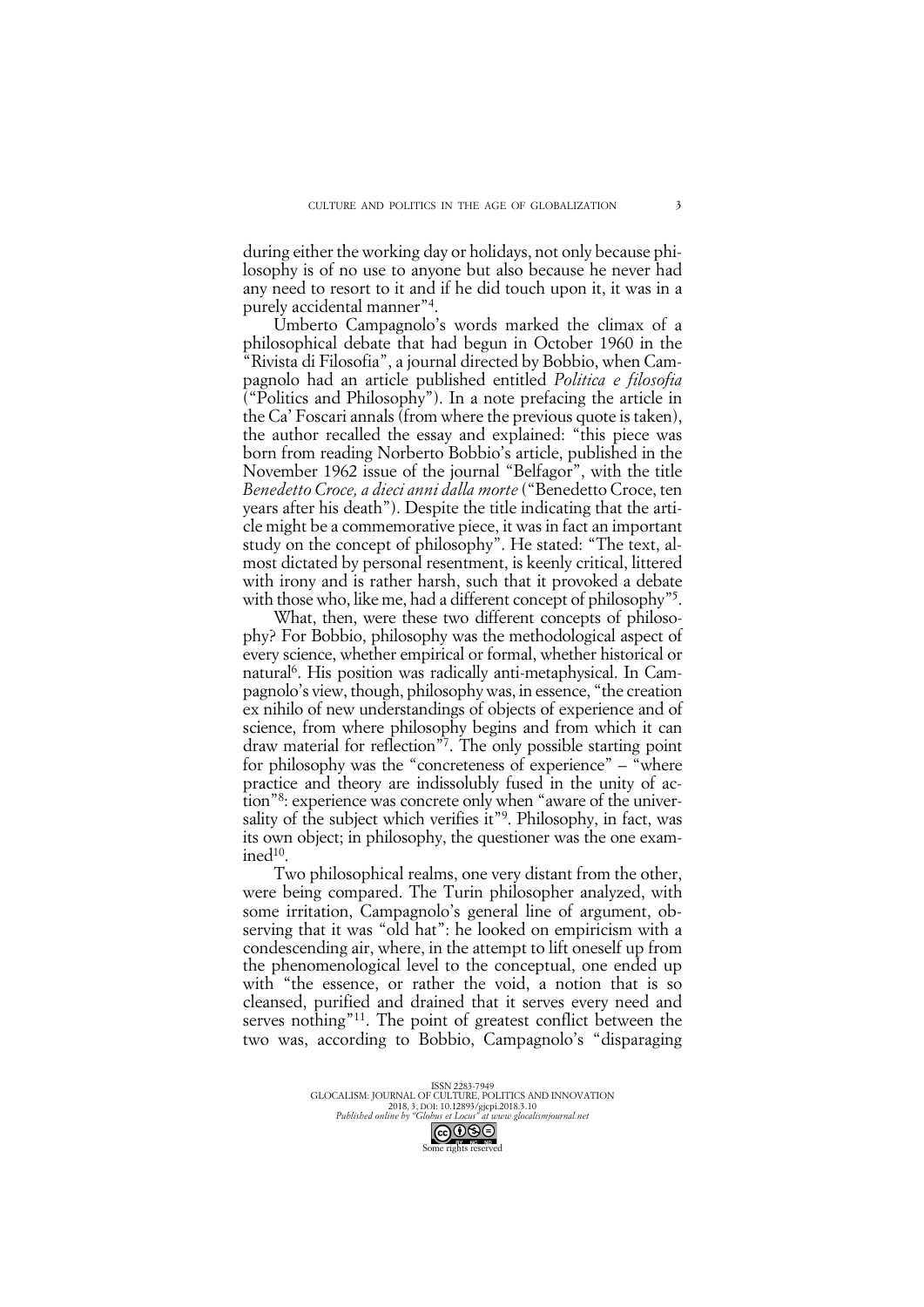view" of political science<sup>12</sup>. Political science had the possibility to understand phenomena but not to extract the profound essence from reality: "The notional philosopher's preferred argument is that the sciences provide us with more or less safe generalizations, but do not discover the essence of things"13. The thrust of Campagnolo's retort was similar, noting that the political theories of empirical thinkers, theories that were "linear, clear, but often superficial", were popular because they shared ideals (especially those of liberal Anglo-Saxons) and admired "their plain good sense", but which failed, though, as soon as "the deepest problems of life and thought" emerged<sup>14</sup>.

In short, such was the distance between their concepts of philosophy. But perhaps even greater was the distance where politics was concerned. Campagnolo defined politics "in the fullness of its philosophical meaning" as "an activity where man gains his existence, becoming a creator of values"15. But for Bobbio this was not a satisfactory definition and was certainly "more benevolent" than that offered by other "political scientists" such as Machiavelli, Marx, Mosca and Pareto<sup>16</sup>. Campagnolo stated though, these thinkers gave politics "a sense drawn from social phenomena to which they wished to give their attention" and not revealing in any way "the basic reason why man comes into his own in society". They could not produce ethical principles such as "the imperative of dialogue" and that of the "political responsibility of the learned man", to which both he and Bobbio subscribed: "The truth is that politics cannot be reduced to those arts, even though it is all that human society values and lives for <sup>"17</sup>. The definition of "man as a political animal" was true, on the one hand "because of man's social vocation" and, on the other, because "the very structure of his thought" was political. On an empirical level, man's own relationship with society could be conducted in a conflictual manner, as "an obstacle to its development", but on a philosophical level, the conflict highlighted man's own dialectical nature, which led individuals and society to move toward a mutual goal18. Keeping company with political scientists, from Machiavelli to Marx, and from Mosca to Pareto, Bobbio had identified politics with the abilities and strategies "run for the most part by an organized minority, to gain and hold on to power", and claimed that "the notion of 'power' and ideas connected with 'authority', 'dominion', 'command', 'obedience', 'group interests', were important in any definition of politics"19.

When the subject of the politics of culture was discussed, the distance between the two philosophers' concepts of

ISSN 2283-7949<br>GLOCALISM: JOURNAL OF CULTURE, POLITICS AND INNOVATION<br>2018, 3, DOI: 10.12893/gjcpi.2018.3.10<br>*Published online by "Globus et Locus" at www.glocalismjournal.net* 

Some rights reserved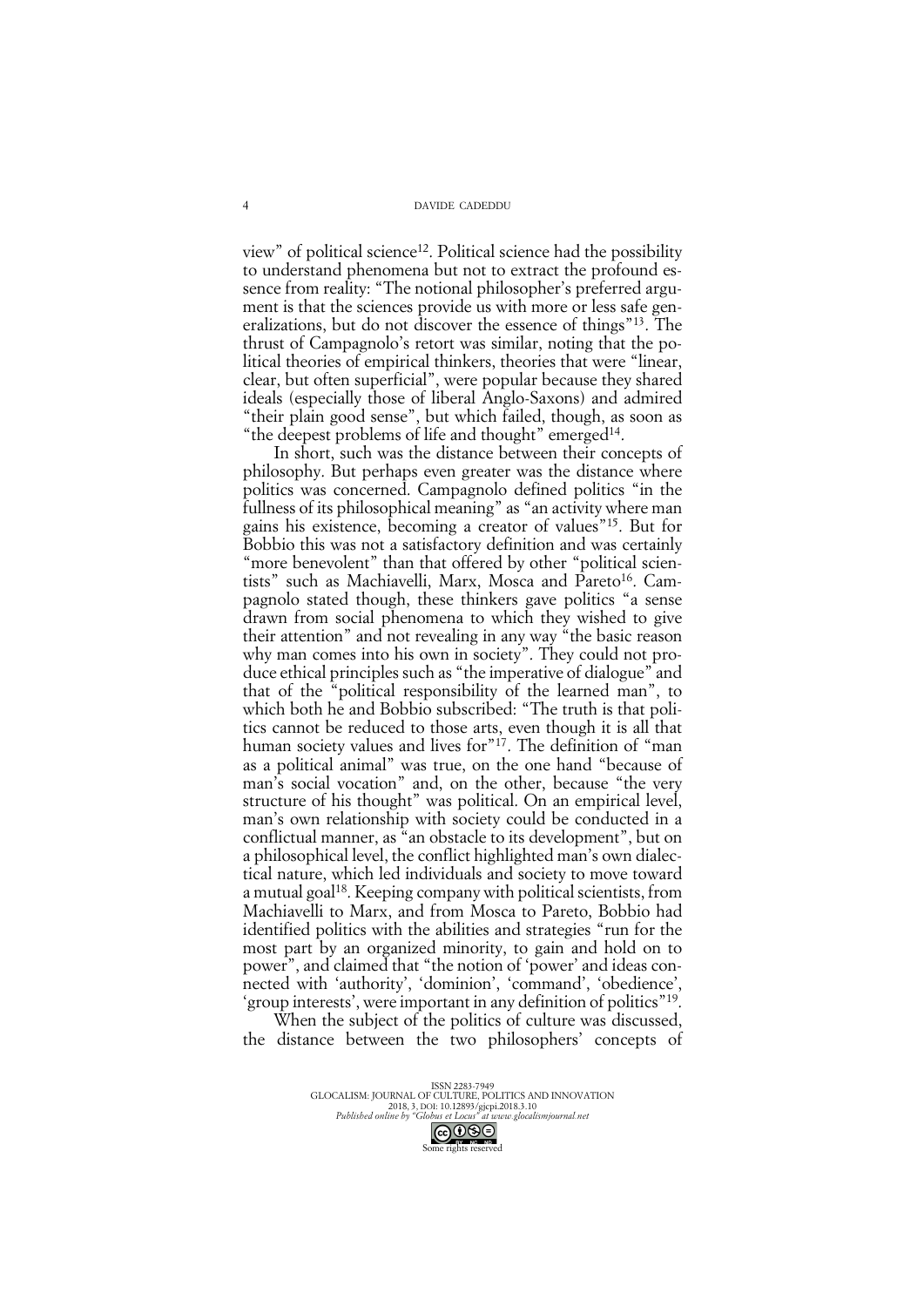philosophy and politics diminished, even though there was inevitably a different depth in meaning. Norberto Bobbio understood the "politics of culture", deemed a "fitting" expression by Campagnolo, as the "stance of moral conscience against political power" or, rather, the endeavors of those who, through dialogue, made every effort to make it possible for every form of culture to exist and develop<sup>20</sup>. For Umberto Campagnolo, the concept implicit in the phrase which he himself had coined constituted a "term of transition" between politics and philosophy; it was part of a process that, in implying the "virtual unity of the two activities", lead the first – politics – to reach "the fullness of its reality" in the second – philosophy<sup>21</sup>.

The irrepressible "moral freedom" of the individual and the need for politics (or rather, the need for law and the State) were "the basic philosophical concepts" on which the idea of the politics of culture was founded<sup>22</sup>. The expression was new, but the underlying concept was old, "even though it was only in our time that it acquired a sense of absolute necessity and urgency". The distinctive role of culture, facing the law and the State, Campagnolo stated, had never emerged in its full importance. Educated individuals became aware of "their own political duty" through philosophy, constituting together "almost a class" which could, and should have overcome the hostility present in the world. It was "almost a class" because the qualities of people of culture did not take into account objective social conditions and were instead consonant with "a subjective attitude" in which "a universal requirement is profoundly" expressed. People of culture, who can be found in every class and in every nation, had to shed light on, and defend, the universal value of justice, which no judicial system could completely achieve. Their task was not to pursue a specific policy (perhaps one opposed to other policies), but "to keep a sense of duty alive" while preventing any established order from crystallizing, and so blocking the "creation of new values"23. People of culture were distinct from mere intellectuals, who were in the service of mainstream politics, from whom they received "the outline of their work goals and the means of accomplishing them": the main objective of intellectuals was "to act, analytically and deductively, on 'statements of fact'"24. The first such men, though, could be defined as "men of dialectical reasoning" or "utopian men" who, safe in the knowledge of the political role of culture that was established through philosophy, found that they were supportive of each other in action and, yet, they considered themselves, "in an ideal manner, members of that

ISSN 2283-7949<br>GLOCALISM: JOURNAL OF CULTURE, POLITICS AND INNOVATION<br>2018, 3, DOI: 10.12893/gjcpi.2018.3.10<br>*Published online by "Globus et Locus" at www.glocalismjournal.net* 

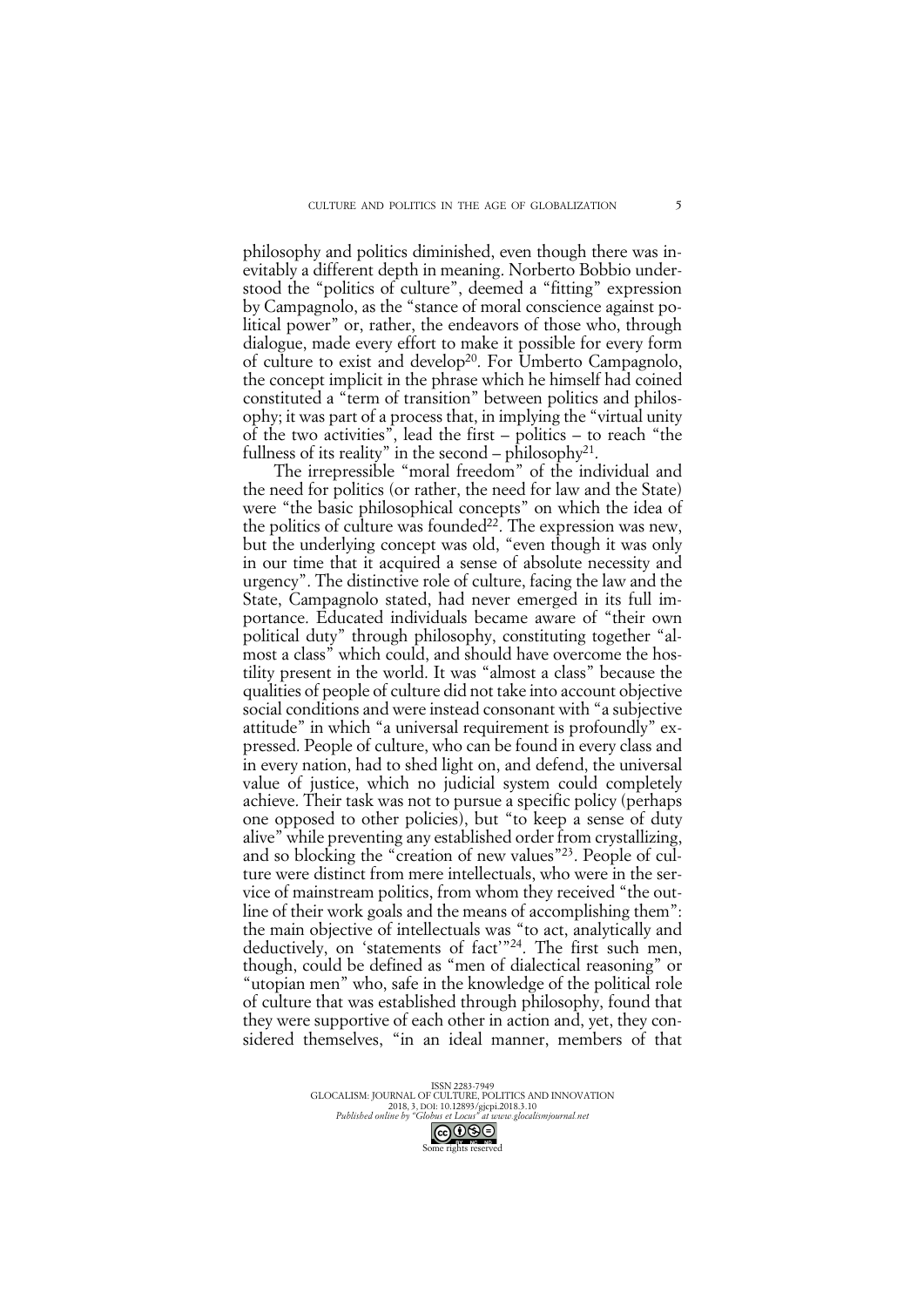human society" towards which their own actions aimed. In this society, "that they prefigured in some way" and in which "philosophers were required to be not only the theoreticians but also the promoters and the guiding force for the political action of culture"25 (as the philosophers of Plato's Republic potentially were)<sup>26</sup>, every person would have been capable of "pursuing, without limits, his work of creating values"27. For Bobbio, the distinction between intellectuals and people of culture seemed to entail an idealization of reality, an image of his "desire to reform society"<sup>28</sup>. The people of culture who Campagnolo actually thought able "to implement the politics of culture" were, instead, "the same individuals [...], many of whom are members of our society". They displayed a philosophical conscience which was sufficient to undertake "acts designed to realize conditions for a new society towards which States, by their very nature, cannot aim"29.

The politics of culture tended to feed "the conditions in which man could carry out the creative activity which dialectically opposes him to the State", in order to compel him to overcome "every one of its particular conditions"30. Moreover, it aspired to foster among people an understanding of the "rationality of their relationships", emptying State hostilities of meaning in the eyes of their respective populations. According to Campagnolo, it was only after the Second World War that this particular idea and course of action became clear in all its universal and political meaning, since international conflicts could no longer be resolved by depending on weapons that technology made available. The contradiction between the continual existence of conflict between States and the absurd attempt to resolve disputes by using force could only be overcome by envisaging an evolution of the State structure. In the light of creative and dialectical reasoning, State conflicts would be resolved in "a superior unity in fact and in law"31, which Campagnolo unusually hesitated to call a "Global Federal Repub- $\int$ lic<sup>33</sup>. The politics of culture only fought the tendency of some States to become absolute and totalitarian: the only real adversary was "irrationality as a cause of violence"<sup>33</sup>.

As Campagnolo had already written in "Comprendre" in a clearer manner, the politics of culture assumes "the moral essence and social reality of culture". The goal of this politics was "to contribute to the creation of conditions necessary for the full development of the creative activities of mankind", confirming "the autonomy of culture in the face of conformism, totalitarianism, moralism, opportunism and all the other

ISSN 2283-7949<br>GLOCALISM: JOURNAL OF CULTURE, POLITICS AND INNOVATION<br>2018, 3, DOI: 10.12893/gjcpi.2018.3.10<br>*Published online by "Globus et Locus" at www.glocalismjournal.net* 

Some rights reserved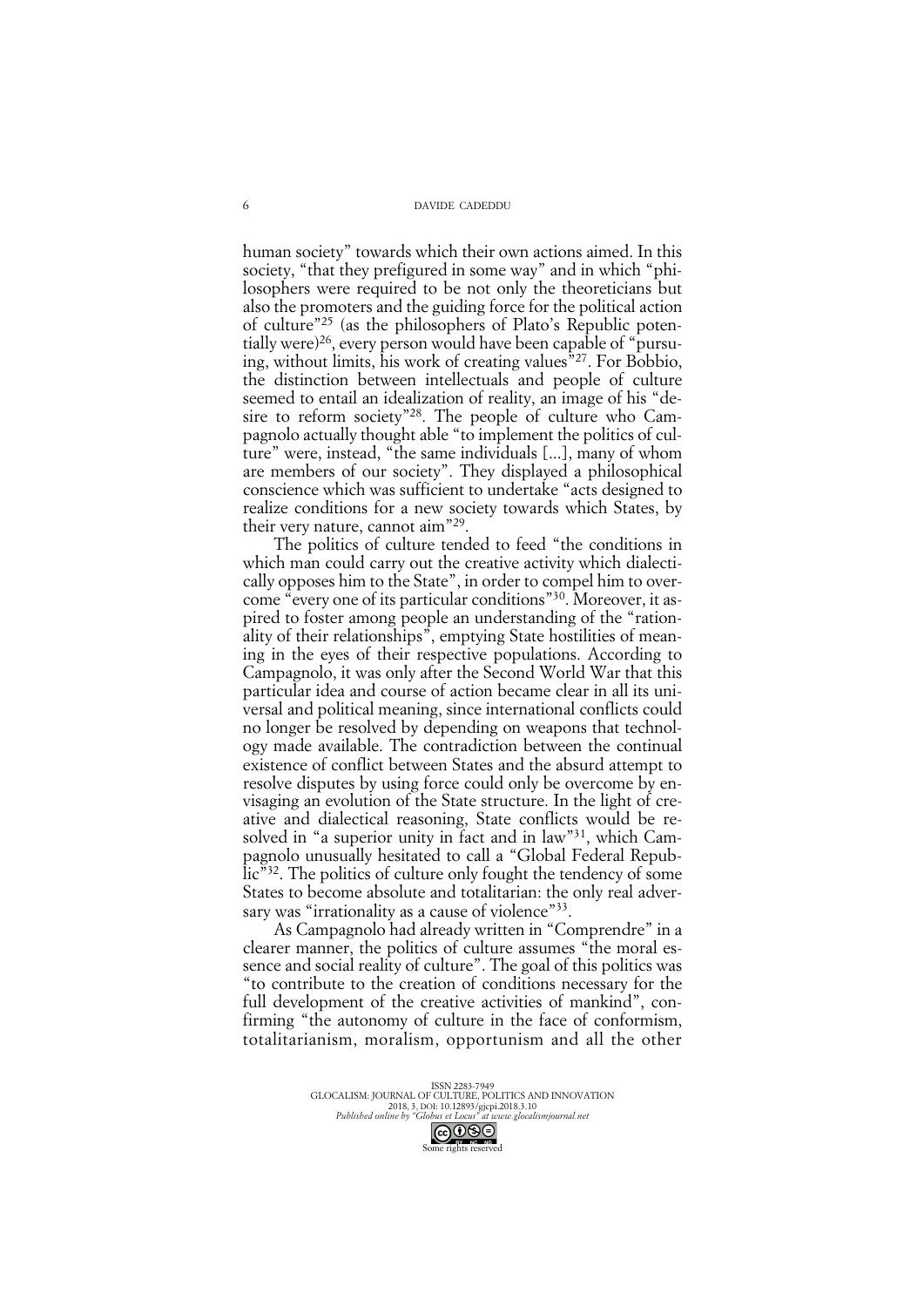"-isms" that a society on the verge of a crisis can invent"34. The politics of culture positions itself "in the space that is both ideal and real that exists between two historical moments, one in the present, the other in the future", and "is aware it must contribute to the creation of the latter". It is both "culture, in what it creates, and politics, in how it intends to shape the best circumstances for its creation. The act of creating the city, with its laws, its institutions and its material and spiritual heritage, is both political and cultural". From this it results that "the distinction between politics and culture is purely dialectical, with each term having to define itself in relation to the other"35.

Many years after the debate which had seen the two philosophers go head-to-head on the pages of "Rivista di Filosofia" (in the final issue of 1960 and the first of 1961), Bobbio celebrated Campagnolo in October 1989, recalling the "sometimes bitter but always fair" and the "sometimes vehement but never personal" discussions which had marked the official meetings of the Société Européenne de Culture<sup>36</sup>. When uttering these words, perhaps, Norberto Bobbio's memory skirted around what both men had written with such intensity in the early 1960s. Reflecting on just how outspoken they were, it is possible for us to grasp today the profound and anti-rhetorical meaning of the word "dialogue" which, as Umberto Campagnolo wrote, is the very essence of culture<sup>37</sup>.

Even today, this idea of the politics of culture can be meaningful in order to understand the current relation between culture and politics, and between knowledge and power, in the era of globalization. Innovation is changing our daily way of life and our perception (and therefore conception) of political power networks within which each of us is engaged in an unusual, unique and unprecedented way. The distance between State and society becomes progressively erased by an innovation that flows from civil society, circumventing the order of State and forcing it to follow the same innovation and ultimately transforming itself into a new form of crystallized politics.

## **NOTES**

<sup>1</sup> For a general view, see Jachec 2015 and Guidali 2016, pp. 183 ss.

2 N. Bobbio*, Benedetto Croce. A dieci anni dalla morte*, in "Belfagor", 1962, no. 6, pp. 630-631. On the relation between Croce and Bobbio, see Sciara 2017. For the general context, see Portinaro 2008 and Losano 2018.

<sup>3</sup> *Ibidem*, pp. 631-632.

<sup>4</sup> U. Campagnolo, *La filosofia come... filosofia*, in "Annali della Facoltà di Lingue e Letterature Straniere di Ca' Foscari", 1963, no. 2, p. 74 (Fr. tr. *La philosophie en tant* 

> ISSN 2283-7949 GLOCALISM: JOURNAL OF CULTURE, POLITICS AND INNOVATION 2018, 3, DOI: 10.12893/gjcpi.2018.3.10 *Published online by "Globus et Locus" at www.glocalismjournal.net*

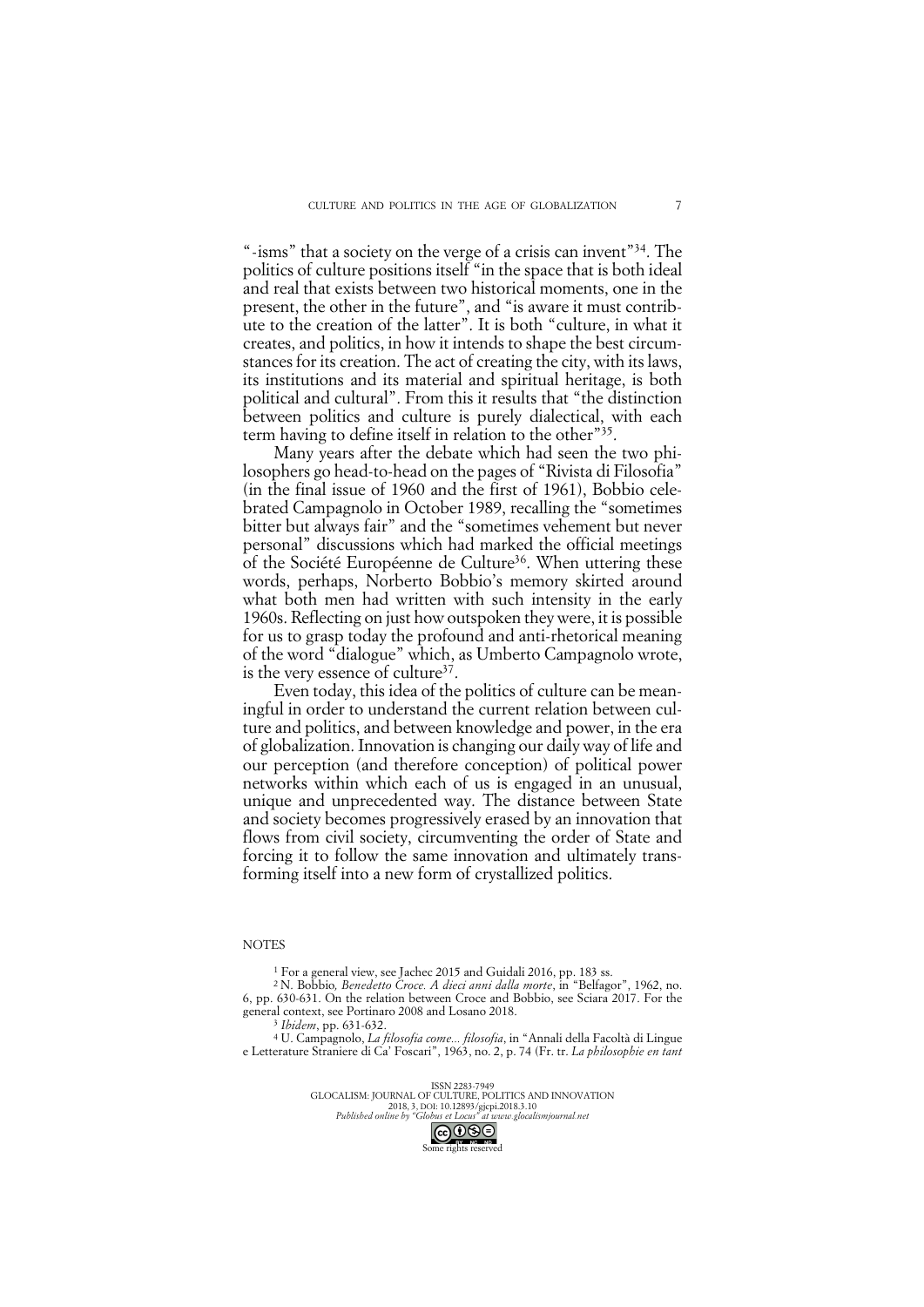*que... philosophie*, in "Comprendre", 1964, no. 26-27). On Umberto Campagnolo, see Cedroni, Polito 2000.

<sup>5</sup> *Ibidem*, p. 69.

<sup>6</sup> Bobbio, *Benedetto Croce*, pp. 628-629.

<sup>7</sup> Campagnolo, *La filosofia come... filosofia*, p. 75.

<sup>8</sup> U. Campagnolo, *Politica e filosofia*, in "Rivista di Filosofia", 1960, no. 4, p. 452 (Fr. tr. *Politique et philosophie*, in "Comprendre", 1962-1963, no. 25).

<sup>9</sup> U. Campagnolo, *Politica e filosofia. Replica a Norberto Bobbio*, in "Rivista di Filosofia", 1961, no. 1, pp. 110-111 (Fr. tr. *Politique et philosophie. Réponse à Norberto Bobbio*, in "Comprendre", 1962-1963, no. 25).

<sup>10</sup> See also A. Alberti, *Il pensiero filosofico*, in "Comprendre", 1999 (special issue), pp. 115-130; and F. Biasutti, *Le stagioni del Bo*, ibidem, pp. 97-113.

<sup>11</sup> N. Bobbio, *Filosofia politica o politica della filosofia? Risposta a U. Campagnolo*, in "Rivista di Filosofia", 1960, no. 4, p. 475 (Fr. tr. *Philosophie politique ou politique de la philosophie? Réponse à Umberto Campagnolo*, in "Comprendre", 1962-1963, no. 25).

<sup>12</sup> Letter by Bobbio to Campagnolo, Turin 17 October 1960, Archives of the Société européenne de culture, in Historical Archives of the European Union, Firenze.

<sup>13</sup> Bobbio, *Filosofia politica*, p. 474.

<sup>14</sup> Campagnolo, *Politica e filosofia*. *Replica*, p. 112.

<sup>15</sup> Campagnolo, *Politica e filosofia*, p. 459.

<sup>16</sup> Bobbio, *Filosofia politica*, p. 475.

<sup>17</sup> Campagnolo, *Politica e filosofia*. *Replica*, p. 111.

<sup>18</sup> Campagnolo, *Politica e filosofia*, p. 460.

<sup>19</sup> Bobbio, *Filosofia politica*, p. 475.

<sup>20</sup> Letter by Bobbio to Campagnolo, Turin 17 October 1960, Archives of the Société européenne de culture, in Historical Archives of the European Union, Firenze. <sup>21</sup> Letter by Campagnolo to Bobbio, Venice 20 October 1960, Archives of the

Société européenne de culture, in Historical Archives of the European Union, Firenze. <sup>22</sup> Campagnolo, *Politica e filosofia*, p. 468.

<sup>23</sup> *Ibidem*, pp. 468-469.

<sup>24</sup> *Ibidem*, p. 471.

<sup>25</sup> *Ibidem*.

<sup>26</sup> *Ibidem*, p. 462.

<sup>27</sup> *Ibidem*, p. 471.

<sup>28</sup> Letter by Bobbio to Campagnolo, Turin 17 October 1960, Archives of the Société européenne de culture, in Historical Archives of the European Union, Firenze.

<sup>29</sup> Letter by Campagnolo to Bobbio, Venice 20 October 1960, Archives of the Société européenne de culture, in Historical Archives of the European Union, Firenze. See also U. Campagnolo, *Intellectuels et hommes de culture*, in "Comprendre", no. 23- 24, 1961-1962, pp. 179-184.

<sup>30</sup> Campagnolo, *Politica e filosofia*, p. 462.

<sup>31</sup> *Ibidem*, pp. 470-471.

<sup>32</sup> Note Campagnolo wrote in 1945 the book *Repubblica Federale Europea* [*European Federal Republic*] (Milano: La Fiaccola); reprinted with an introduction by L. Cedroni (Soveria Mannelli: Rubbettino, 2004); Ger. tr. *Der europäische Bundesstaat* (Bern: A. Francke, 1945).

<sup>33</sup> Campagnolo, *Politica e filosofia*, pp. 471.

<sup>34</sup> U. Campagnolo, *Essence de la culture*, in "Comprendre", no. 17-18, 1957, p. 308. <sup>35</sup> *Ibidem*, p. 309.

36 N. Bobbio, *Umberto Campagnolo*, in N. Bobbio (2000), p. 303 (Fr. tr. *En mémoire d'Umberto Campagnolo*, in "Comprendre", no. 43-44, 1977-1978).

<sup>37</sup> More in general, see Cadeddu 2009.

## **REFERENCES**

N. Bobbio (2000), *La mia Italia*, a cura di P. Polito (Firenze: Passigli). D. Cadeddu (2009), *Introduzione*, in N. Bobbio, U. Campagnolo, *Dialogo sulla politica della cultura* (Genova: Il Melangolo).

> ISSN 2283-7949 GLOCALISM: JOURNAL OF CULTURE, POLITICS AND INNOVATION 2018, 3, DOI: 10.12893/gjcpi.2018.3.10 *Published online by "Globus et Locus" at www.glocalismjournal.net*